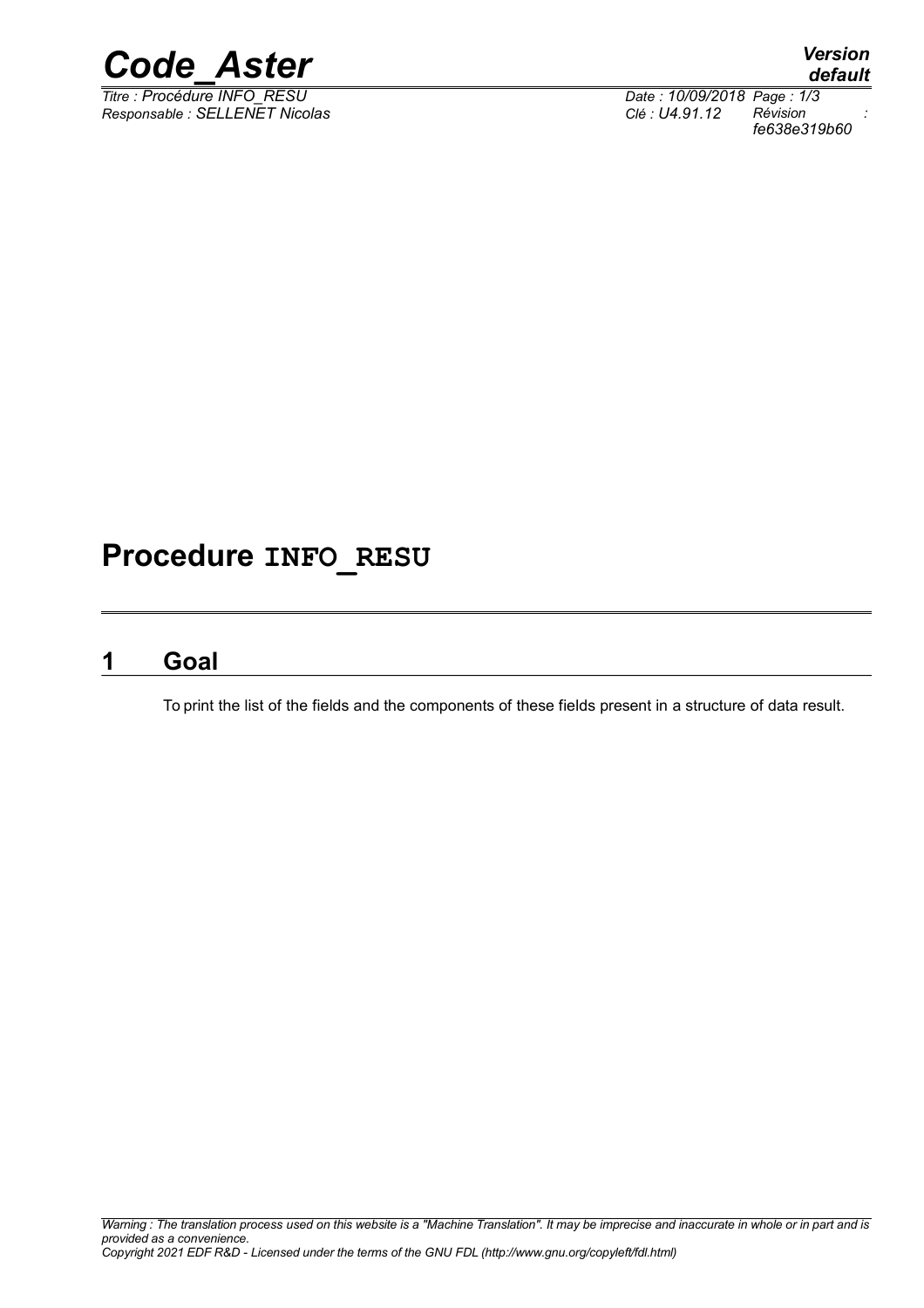# *Code\_Aster Version*

*Titre : Procédure INFO\_RESU Date : 10/09/2018 Page : 2/3*

# **2 Syntax**

### INFO\_RESU **(**

- $\blacklozenge$  RESULT = RESU,  $[result]$
- $\begin{array}{ccc} \Diamond & \text{UNIT} & = & / & 8, \\ & / & \text{numfi} & \end{array}$  [DEFECT] numfi
- **)**